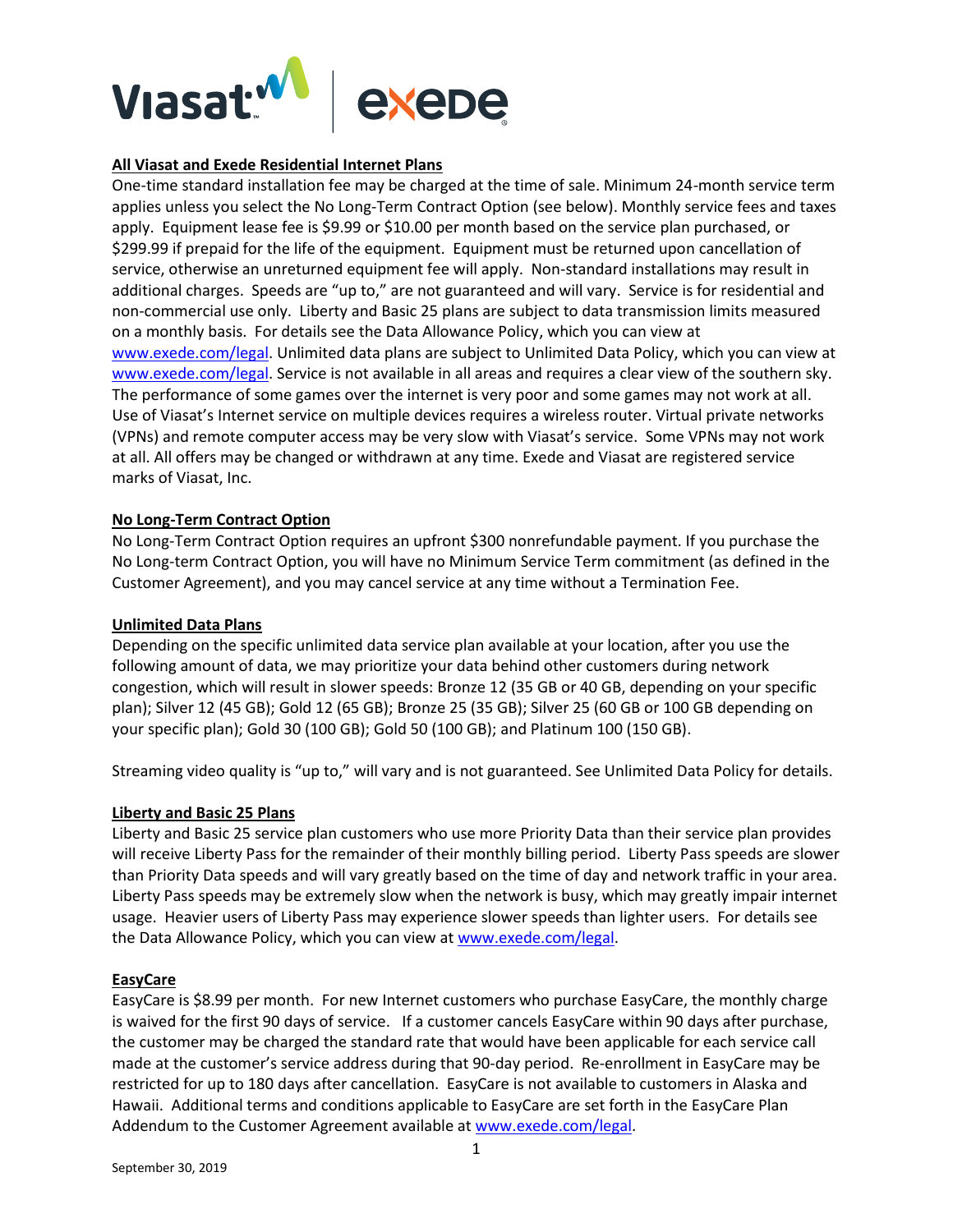### **Plan Price Reduction Promotions**

Plan price reduction promotion available only to new Viasat Internet customers. Upon the expiration of a promotional period, the plan price will increase to the standard non-promotional price.

### **Free Standard Installation Fee Promotion for Internet**

Limited-time free standard installation offer available only to new qualifying Viasat Internet customers. Offer requires credit qualification. Installation fees apply to those with lower credit ratings. Free standard installation offer is not available in all areas. For eligible customers, a one-time standard installation fee of \$99.99 will be credited via an instant rebate of \$99.99, which will be reflected on the customer's first bill.

### **Two-Year Price-Lock Guarantee for Viasat Internet**

The 2-year price-lock guarantee applies only to the standard monthly internet service fee and the monthly equipment lease fee (in each case, before any promotional discounts) and excludes all taxes and surcharges. The price-lock guarantee runs for 24 consecutive months from the date of account activation, requires that the customer's account remain in good standing, and may terminate with certain account changes.

### **Liberty and Basic 25 Plans with a Free Zone**

Liberty plans with a Free Zone provide for unmetered uploads and downloads to customers on a Liberty plan with a Free Zone from 3:00 a.m. to 6:00 a.m. customer local time every day of the week. The Basic 25 plan features the Early Bird Free Zone providing unmetered uploads and downloads to customers from 3:00 a.m. to 8:00 a.m. customer local time every day of the week. If you have already used your monthly Priority Data allowance, you may still use the Free Zone or Early Bird Free Zone at regular Priority Data speeds.

#### **DIRECTV Bundle Promotion**

The DIRECTV bundle offer purchased directly through Viasat or DIRECTV and not through Viasat's Dealer channel is available only to customers who have not had DIRECTV service during the previous 24 months, who otherwise qualify to receive DIRECTV service and who are new Viasat Internet customers. You must agree to separate 24-month service agreements to receive both DIRECTV and Viasat Internet service. To receive the \$10 monthly Viasat Internet discount for the first 12 months of your service term, you must remain a DIRECTV customer during this time period. Prices are for Internet service only.

#### **DIRECTV Service**

Service provided by DIRECTV. 24-MONTH DIRECTV AGREEMENT. EARLY CANCELLATION WILL RESULT IN A FEE OF \$20/MONTH FOR EACH REMAINING MONTH. Must maintain 24 consecutive months of any DIRECTV programming package (\$29.99/month or above) or any qualifying international service bundle. NON-ACTIVATION CHARGE OF \$150 PER RECEIVER MAY APPLY. ALL EQUIPMENT IS LEASED AND MUST BE RETURNED TO DIRECTV UPON CANCELLATION, OR UNRETURNED EQUIPMENT FEES APPLY. VISIT directv.com OR CALL 1-800-DIRECTV FOR DETAILS. Receipt of DIRECTV programming subject to DIRECTV Customer Agreement; copy provided at directv.com/legal and in order confirmation. DIRECTV and the Cyclone Design logo are registered trademarks of DIRECTV, LLC.

#### **Voice Service**

Available only as an add-on service for customers on a service plan providing 12 Mbps or greater and in an eligible service area. Minimum 6-month service term. Additional charges for calls to destinations outside of the 50 United States, the District of Columbia and Canada and for directory assistance calls. Billing for Voice for existing Viasat or Exede Internet customers commences five days after the date Voice is ordered and for new Viasat Internet customers five days after the date internet service is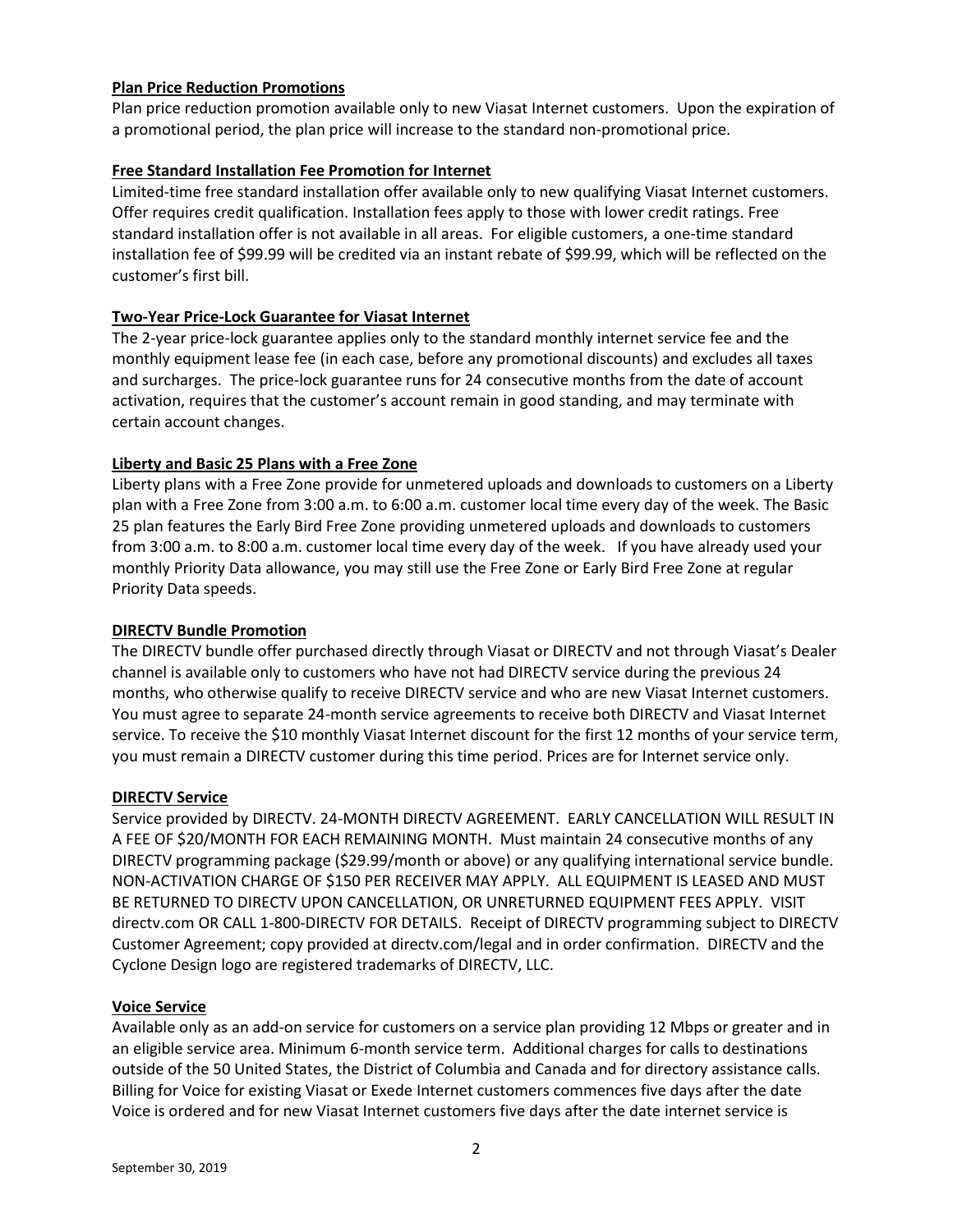installed, even if the customer does not activate the Voice equipment. Monthly service fee is \$29.99 and is subject to taxes, E911 fees and other regulatory fees and surcharges. 911 service through Viasat's Voice satellite technology may be limited in comparison to 911 service available through traditional landline telephone carriers. Voice may not work well with fax machines, security systems and other analog data services and devices.

#### **Viasat Internet/ Voice Bundle Promotion**

New customers in participating sales channels who order Viasat Voice at the same time they order Viasat Internet will receive a savings of \$10 per month on their Viasat Voice service for the first six full months of services provided they continue to receive both services. Existing Viasat or Exede Internet customers in participating sales channels who add Viasat Voice service will receive a savings of \$10 per month on their Voice service for the first six months of Viasat Voice service provided they continue to receive both services.

#### **Video Data Extender**

All Essential 10, Evolution, Liberty, Freedom, Basic 12, Basic 25, and Exede Classic plans include the Video Data Extender. The Video Data Extender is a feature that streams video at DVD quality (optimized for 480p), which allows you to get more out of your monthly data allowance. This feature is turned on by default. Not all video sources are identifiable and available to benefit from the Video Data Extender. You can turn the Video Data Extender off or on at any time by visiting www.account.viasat.com.

### **Viasat Flex**

Viasat Flex is an optional feature that adds DSL to our residential service plans, where available. Flex requires the purchase of Viasat Internet service. Flex requires a separate additional installation of DSL service. Not all data sources, such as certain online games or VPNs, are identifiable and available to benefit from Flex. Flex is offered at no charge as part of an introductory promotion. Viasat reserves the right to charge for Flex in the future and will provide you the option to remove it before the end of the introductory promotion.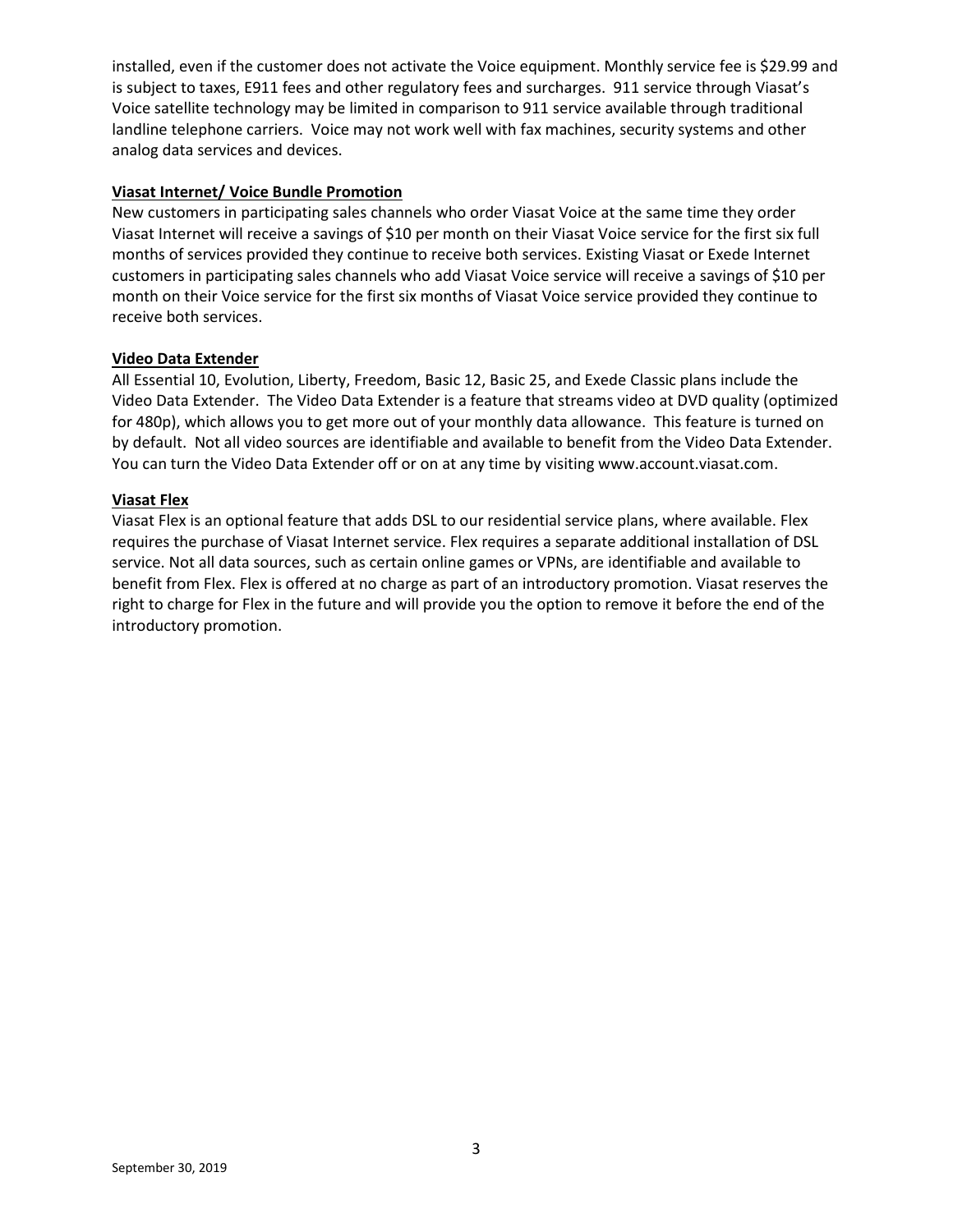# **All Viasat Internet for Business Plans (formerly Exede Business)**

Minimum 24-month service term. Monthly price includes the monthly service fee and equipment lease fee of \$9.99/mo. or \$10.00/ mo., depending on equipment type. One-time standard installation fee is \$300.00. All fees are subject to taxes. Equipment must be returned upon cancellation of service, otherwise an unreturned equipment fee will apply. Non-standard installations may result in additional charges. Speeds are "up to," are not guaranteed, and will vary. Some service plans are subject to data transmission limits measured on a monthly basis. On some service plans, extra charges apply for data used in excess of monthly data allowance. For full details, see the Data Allowance Policy – Business, which you can view at [www.exede.com/legal.](http://www.exede.com/legal) Service is not available in all areas and requires a clear view of the southern sky. The performance of some games over the Internet is very poor and some games may not work at all. Use of the Viasat Internet service on multiple devices requires a wireless router. Virtual private networks (VPNs) and remote computer access may be very slow with Viasat's service. Some VPNs may not work at all. All offers may be changed or withdrawn at any time. Viasat and the Viasat logo are trademarks of Viasat, Inc.

# **Business Unlimited Data Plans**

Depending on the Business unlimited data service plan, after you use the following amount of data, we may prioritize your data behind other customers during network congestion, which will result in slower speeds: Business Unlimited 12 plan (75 GB); Business Unlimited 35 plan (75 GB); Business Unlimited 60 plan (150 GB); and Business Unlimited 100 plan (200 GB).

Video streaming quality on the Business Unlimited 12 plan, Business Unlimited 35 plan, and the Business Unlimited 60 plan is at DVD Quality (typically 480p). Video streaming quality on the Business Unlimited 100 plan is at HD Quality (typically 720p). Video streaming quality is "up to," will vary and is not guaranteed.

# **Business Voice Service**

Each Viasat Business Voice service line requires a monthly service fee, one-time activation fee, and installation fee. Business Voice service requires Viasat Business Internet service. Each Business Voice service line requires a minimum service term equal to the lesser of (i) 24 months or (ii) the number of months remaining in your Internet service minimum service term. The termination fee is equal to the number of months left in your minimum service term, multiplied by each Voice Service Line (as defined in the Business Voice Product Addendum), multiplied by \$15.00.

You may not place calls to destinations outside of the 50 United States, the District of Columbia, Canada, or Mexico. Monthly service fee is \$25.00 for each Voice Service Line (as defined in the Business Voice Product Addendum) and is subject to taxes, E911 fees and other regulatory fees and surcharges. 911 service through Viasat's Business Voice satellite technology may be limited in comparison to 911 service available through traditional landline telephone carriers. Business Voice does not support fax machines, security systems and other analog data services and devices.